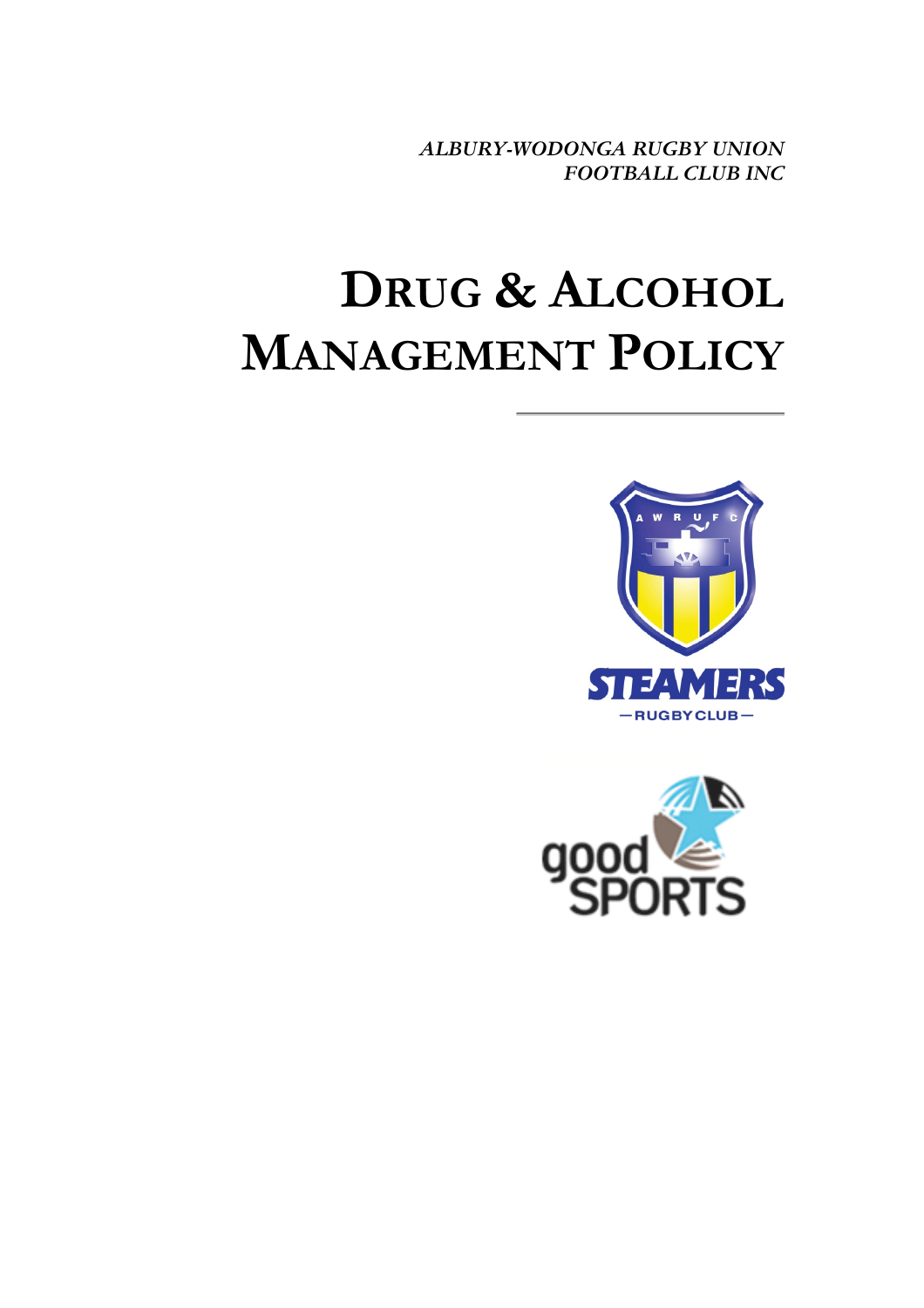# Contents

- I. Liquor License
- II. Alcohol Management Policy
- III. Smoke Free Policy
- IV. Safe Transport Policy
- V. Annual Checklist

Introduction date – June 2011

Date Reviewed – June 2012

Date for review – June 2013

Date reviewed – June 2015 RP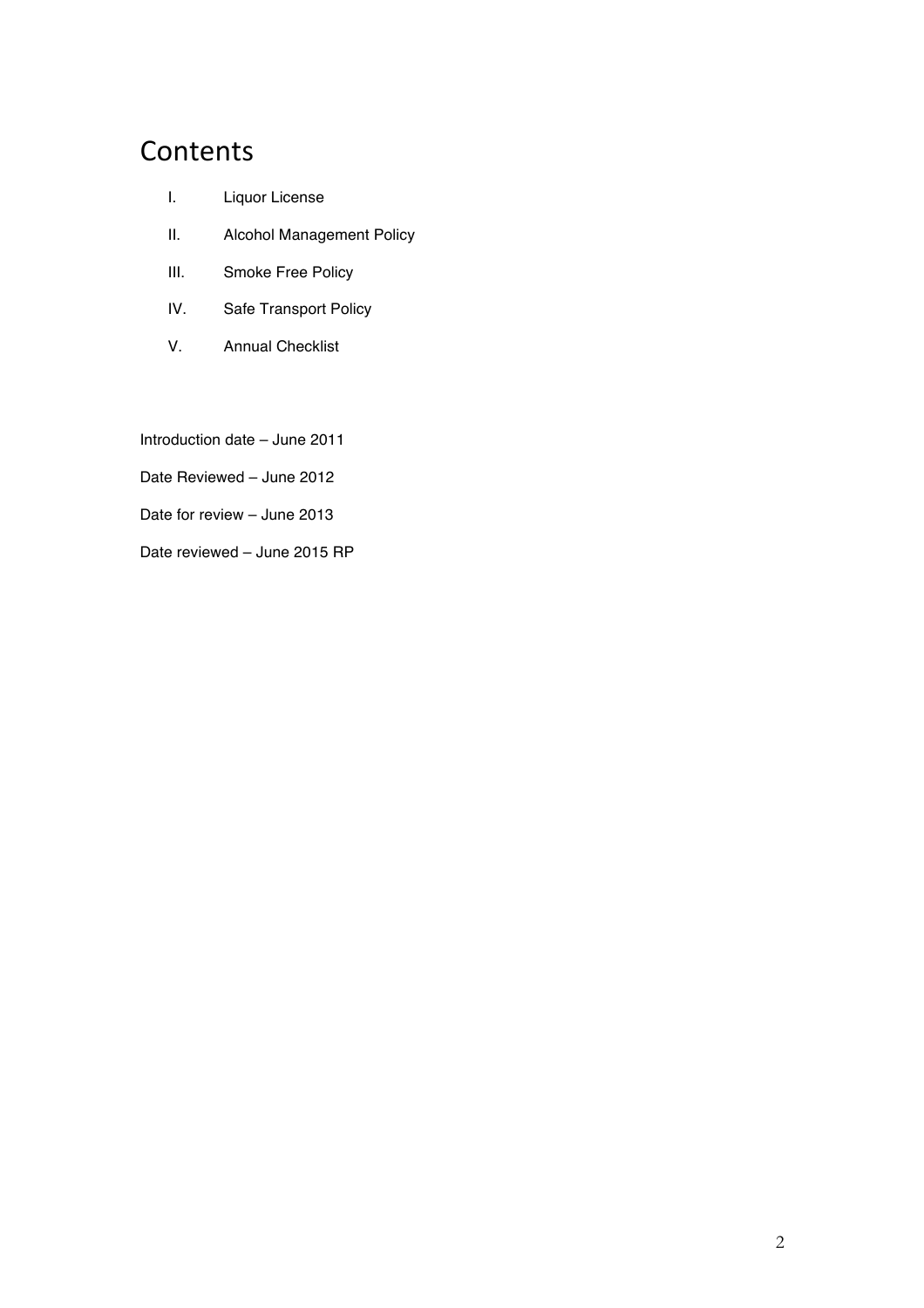# I Liquor Licence

Liquor Licence

Liquor Licence number: LIQL550010171

Licence Type: Limited Multi-Function Licence

Licence name: ALBURY WODONGA RUGBY UNION FOOTBALL CLUB INC

Licensed Premises: MURRAYFIELD, SHORT STREET, EAST ALBURY 2640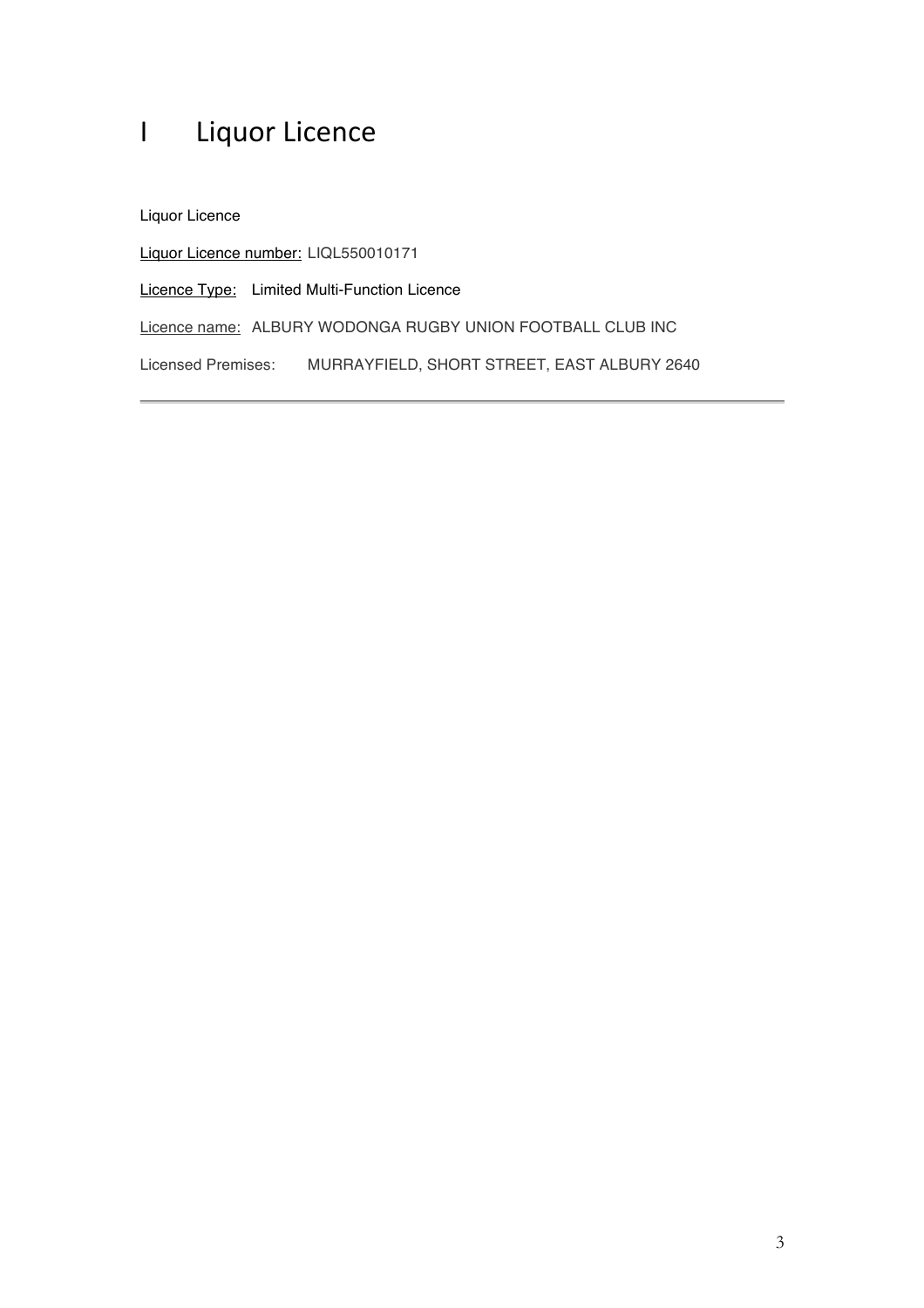# II Alcohol Management Policy

This policy provides the basis for the responsible use of alcohol by AWRUFC and is seen as fundamental to the aims of the club.

The club recognizes the importance of holding a liquor licence, enabling it to generate income and hold social functions. In doing so however, we accept the responsibilities and expectations of the community in adhering to liquor licensing laws and the criteria of the Good Sports program.

To ensure the aims of the club are upheld and that the club and its members manage alcohol responsibly, the following requirements will apply when alcohol is served at the Licensed Premises or during a club function.

The Club's policies provide that:

#### Serving Alcohol

Alcohol will be served according to the legal and moral requirements of the Club's Liquor Licence with the safety and well being of patrons the priority including:

- We maintain a current appropriate Liquor Licence
- ! Only RSA currently accredited persons will serve alcohol
- Bar servers do not consume alcohol when on duty
- People under 18 will not serve alcohol
- ! The Club does not encourage excessive or rapid consumption of alcohol
- ! When serving non pre-packaged alcohol, standard drink measures will be served at all times
- ! Information posters about Standard Drink measures will be displayed at the bar
- The Liquor Licence and all legal signage will be displayed at the bar
- Names of RSA currently accredited bar staff will be displayed
- ! An Incident Register shall be maintained and any incident recorded.

#### Intoxicated Patrons

- ! Intoxicated patrons will not be permitted to remain on the Licensed Premises
- Alcohol will not be served to any person who is intoxicated.
- Servers will follow RSA training procedures when refusing service
- ! Intoxicated patrons will be asked to leave the premises (after appropriate safe transport options are offered).
- If a patron refuses to leave the Licensed Premises after being asked to do so, the Police will be called.

#### Underage Drinking

- ! Alcohol will not be served to persons aged under 18 nor be sold for consumption for any person under 18
- Servers will ask for proof of age whenever necessary or whenever in doubt
- ! Only photo ID's will be accepted as 'proof of age'.

#### Alcohol Alternatives

The Club recognises that alcohol is not the only revenue stream available and actively encourages the sale of alternative products to that of alcohol so that:

! Tap water is provided free of charge (where available)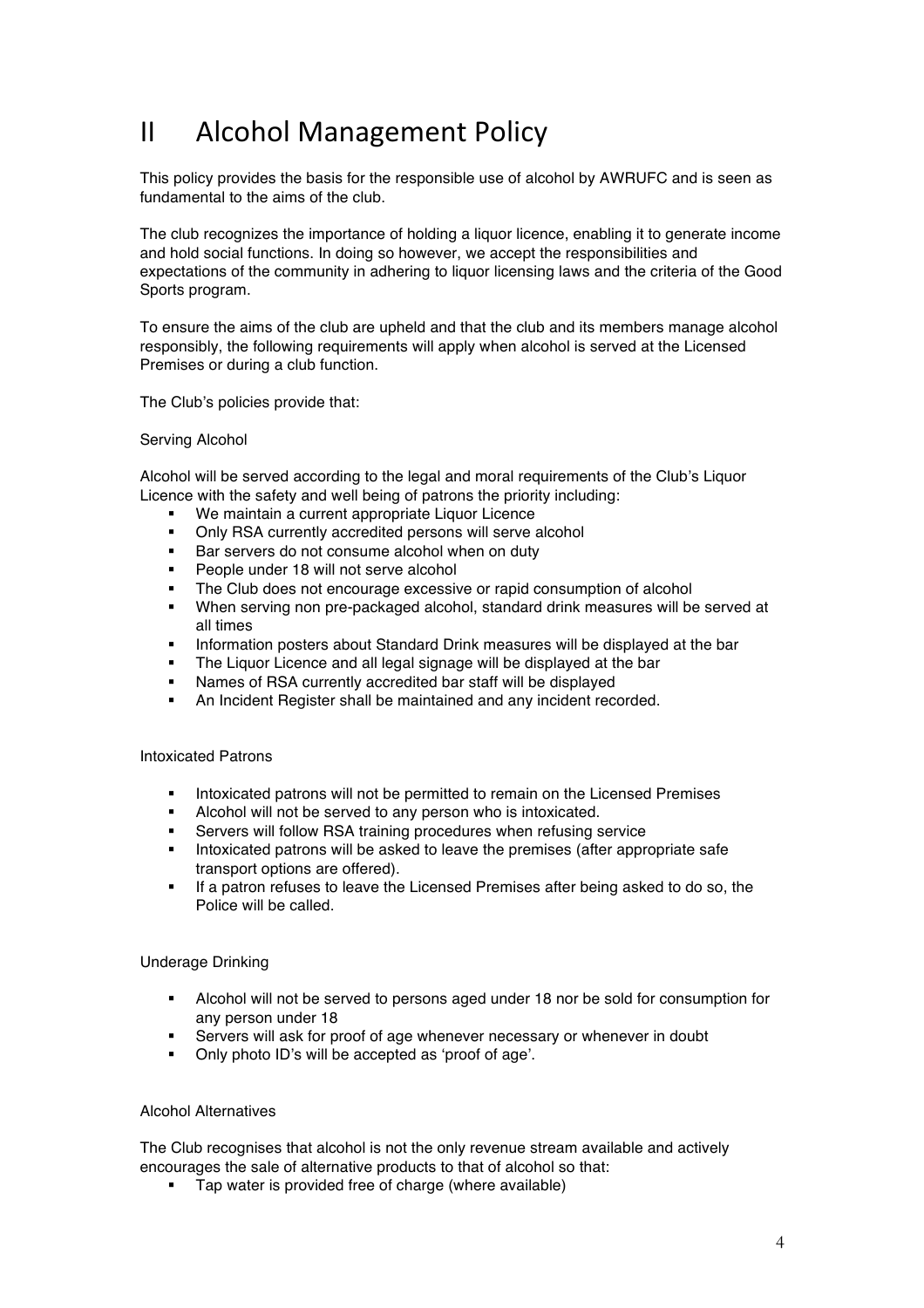- ! At least four non-alcoholic drinks and one low-alcoholic drink options are always available and are at least 10% cheaper than full strength drinks
- ! Substantial food is available when the bar is open for more than 90 minutes or more than 15 people are present
- The club will avoid using alcohol for player awards and fundraising prizes.

#### Safe Transport

The Club has a (separate) Safe Transport Policy that is reviewed regularly in conjunction with this Alcohol Management Policy – see IV over.

#### Smoke-Free

The Club has a (separate) Smoke-Free Policy that is reviewed regularly in conjunction with this Alcohol Management Policy – see III over.

#### Club Trips

The Club will monitor and ensure any club organised trips, particularly official end of season player trips, adhere to responsible behaviour and alcohol consumption in accordance with the principles of this policy and the aims of the club.

#### Non-Compliance with this Policy

The club Licensee and all persons responsible for the service of alcohol will enforce this policy and any non-compliance, particularly in regard to Licencing Laws will be handled according to the following process:

- ! Explanation of the club policy to the person/people concerned, including identification of the section of policy not being complied with
- ! Continued non-compliance with the policy will be dealt with by the Licensee who will use his or her discretion as to the action taken, which may include asking the person/ people to leave the the Licensed Premises.
- Any member who has not or refuses to comply with this policy will be dealt with according to the Club's constitution.

#### Committee Policy Management

The presence of committee members on game-day at the Licensed Premises is essential to ensure the operation of the bar and compliance with this policy. At least two committee members are required to be present when the bar is open. Key responsibilities of the Licensee are to:

- ! Meet visiting police, cooperate and assist with any inquiries
- **EXECOMPOREY COMPOSITE:** Compliance in respect of the licensing law
- Recording any incidents in the Incident Register
- ! Ensuring strict compliance with all sections of this policy in accordance with legal requirements and the Good Sports program.

#### Post-Season Celebrations

The Club does not endorse end of season activities that involves excessive drinking. The Club will not hold fundraising events through the year that subsidize these activities. Where players organize their own event a designated committee person will: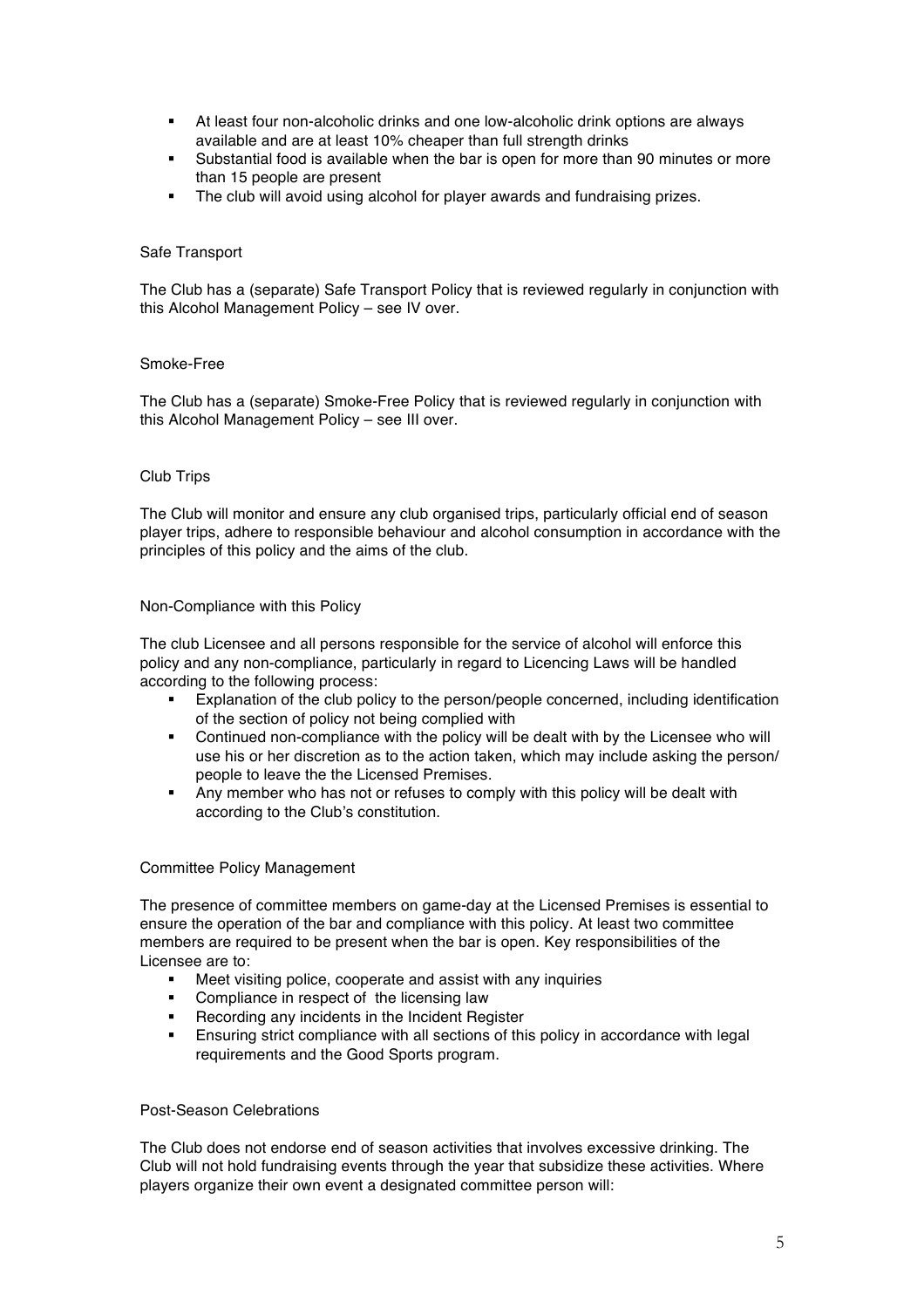- ! Meet with person/people organizing the event and discuss what is planned. Identify possible risks and measures to be taken to reduce those risks. Direct that no-one under 18 is involved in the event.
- ! Clearly explain what the Club considers acceptable and unacceptable behaviour.
- Meet with the whole group before they depart to explain the above  $-$  if this is not possible, meet with the organizers and ensure they inform other participants.
- ! For trips away, encourage transport that does not require anyone to drive. Where driving a bus, assist to organize a trained driver or ensure at least two people will act as designated drivers.
- ! Ensure drivers have an appropriate license and keep zero blood alcohol content.
- ! Encourage regular meals and food being eaten throughout the day.
- ! Consider a 'buddy' system, whereby delegated participants agree not to drink and look after others.
- ! For 'Mad Monday' type events, encourage use of taxis or a bus (and driver).
- Direct that suitable insurance coverage is obtained for the event

#### Policy Promotion

The Club will promote the alcohol management policy regularly by:

- ! Putting a copy of the policy in club communications, eg. newsletters, website and printed member/ player information
- Making a copy of the policy available for inspection on the Licensed Premises
- ! Periodic announcements to members at functions.

The Club recognises the importance of educating club members, particularly players, about the benefits of an alcohol management policy and will endeavour to provide information to assist this process.

The Club will actively participate in the Australian Drug Foundation's Good Sports program with an ongoing priority to maintain Level 3 accreditation.

#### Policy Review

This policy will be reviewed annually to ensure it remains relevant to club operations and reflects both community expectations and legal requirements.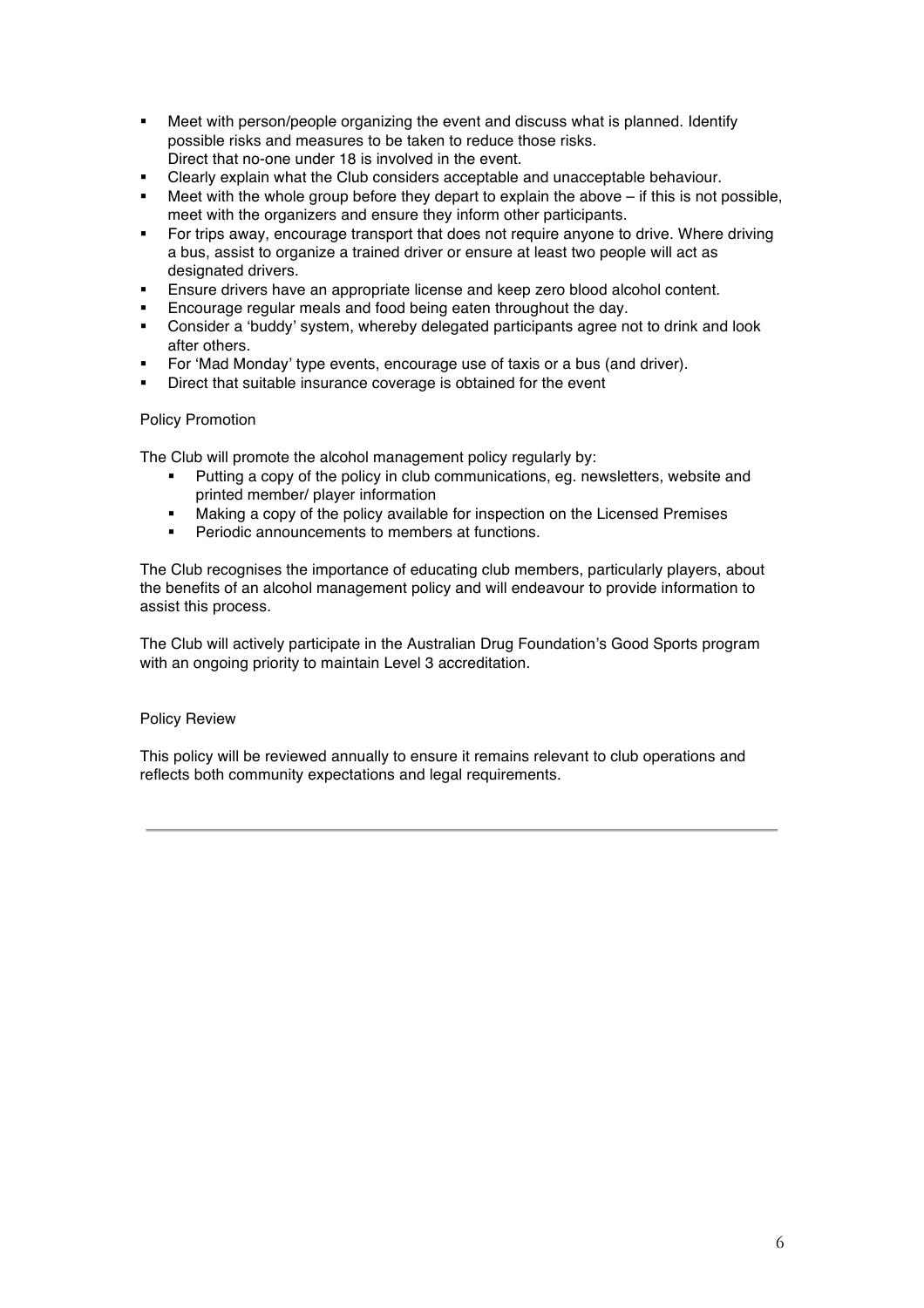### **III** Smoke Free Policy

AWRUFC recognizes that passive smoking is hazardous to health and that non-smoking club members and visitors have the right to be protected from exposure to tobacco smoke.

Accordingly, the following policy shall apply to all club facilities, functions, meetings and activities undertaken by the club and will apply to all members, officials, players and club visitors.

#### At Murrayfield

Cigarettes will not be sold (including vending machines) at any time at or by the Club

Section 6A of the NSW Smoke-free Environment Act 2000 makes a number of outdoor public places smoke-free. Outdoor sporting facilities, such as Local Council playing fields, are covered by this law.

The smoking ban applies to all spectator areas at sports grounds and other recreational areas when they are being used for an organised sporting event. The law applies to both covered and uncovered spectator areas and whether seating is provided or not.

The smoking ban applies for the entire duration of the organised sporting event. This includes pre match and half time games and entertainment that form part of the sporting event.

A practice session at a sports ground is regarded as an organised sporting event for the purposes of the Act.

#### Players, Officials & Coaches

Coaches, players, trainers, volunteers and officials will refrain from smoking and remain smoke-free while involved in an official capacity for the Club.

#### Functions

All club functions including social and fund raising events and meetings are to be smoke free.

#### Non-compliance

All club committee members will enforce the smoke free policy and any non-compliance will be handled according to the following process:

- Explanation of the Club policy to the person/people concerned.
- ! Continued non-compliance with the policy should will be dealt with by at least two committee persons who will use their discretion as to the action taken, which may include asking the person/people to leave the Licensed Premises or function.

#### Policy Promotion

The Club will promote the smoke free policy regularly by:

- ! Putting a copy of the policy in club newsletters, notice boards, website and printed member/player information
- ! Making a copy of the policy available for inspection on the Licensed Premises.
- Periodic announcements to members at functions.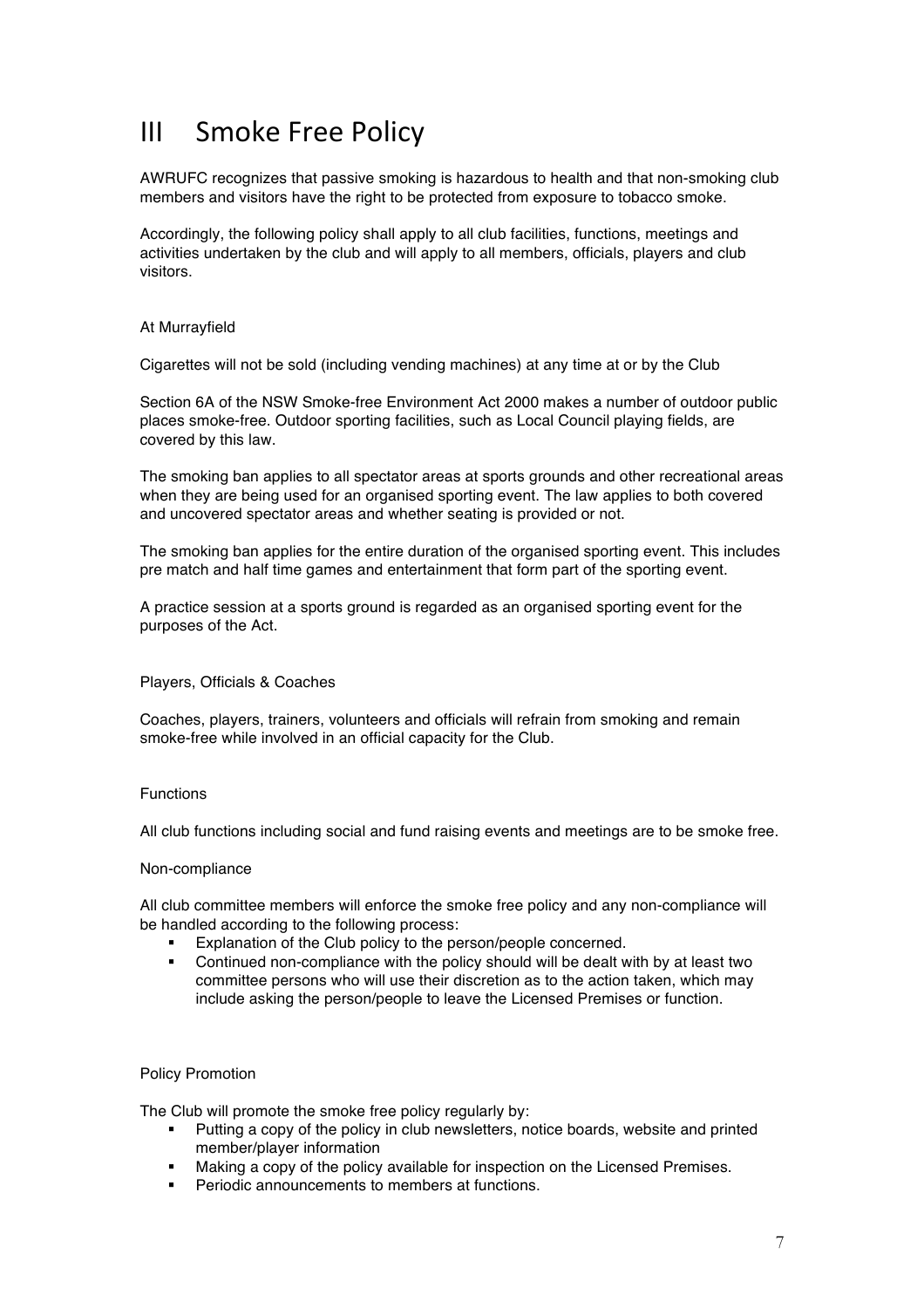The Club recognises the importance of educating club members, particularly players, of the benefits of implementing a smoke free policy and will endeavour to provide information to assist this process.

The Club will actively participate in the Australian Drug Foundation's Good Sports program with an ongoing priority to achieve Level 3 accreditation.

#### Policy Review

This policy will be reviewed annually to ensure it remains relevant to club operations and reflects both community expectations and legal requirements.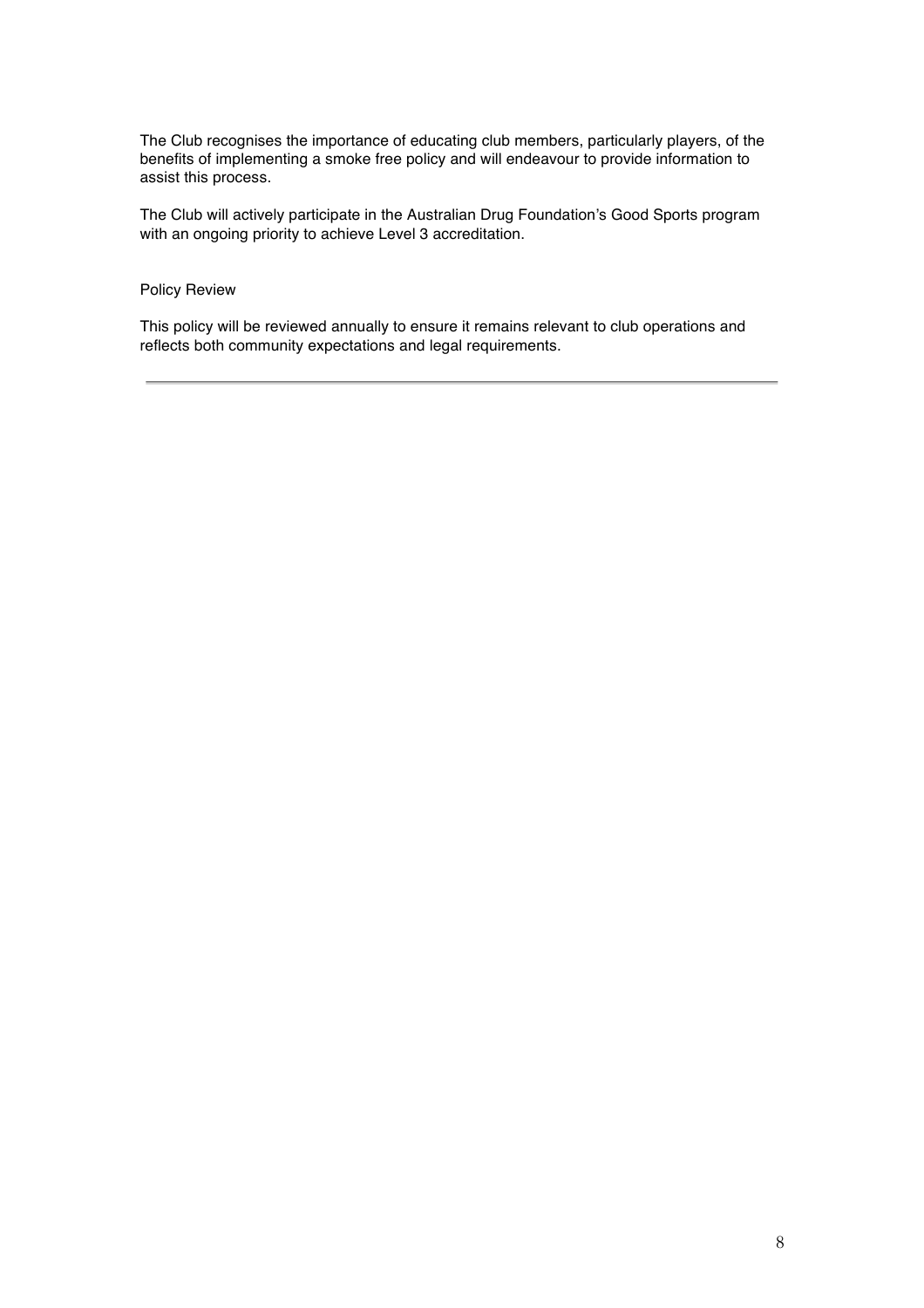# IV Safe Transport Policy

This policy aims to provide a basis for the responsible use and/or non-use of alcohol by AWRUFC and to avoid any incidents as people travel to or from the Licensed Premises and its events.

The Club understands and accepts its responsibility to the safety of our members and visitors.

The following requirements will apply when alcohol is served, either at the Licensed Premises or during a club function:

- Servers shall encourage persons to make alternate safe transport arrangements if they are considered to exceed .05 blood alcohol concentration (or .00 if probationary driver)
- ! Telephone calls will be made free of charge to arrange a taxi or other transport
- ! Contact telephone numbers for taxi services will be clearly displayed?
- ! In specific cases, where a designated driver nominated by the club has accepted the responsibility to drive others home safely, the club will provide non alcoholic drinks and bar food free of charge
- Where available club transport will be provided to/from events
- Taxi cards shall be available at the bar & signs will be placed at the bar?
- ! (Bus trips) At the time that a bus will be available for away trips it shall be raised that players need to be mindful of safe transport on return.